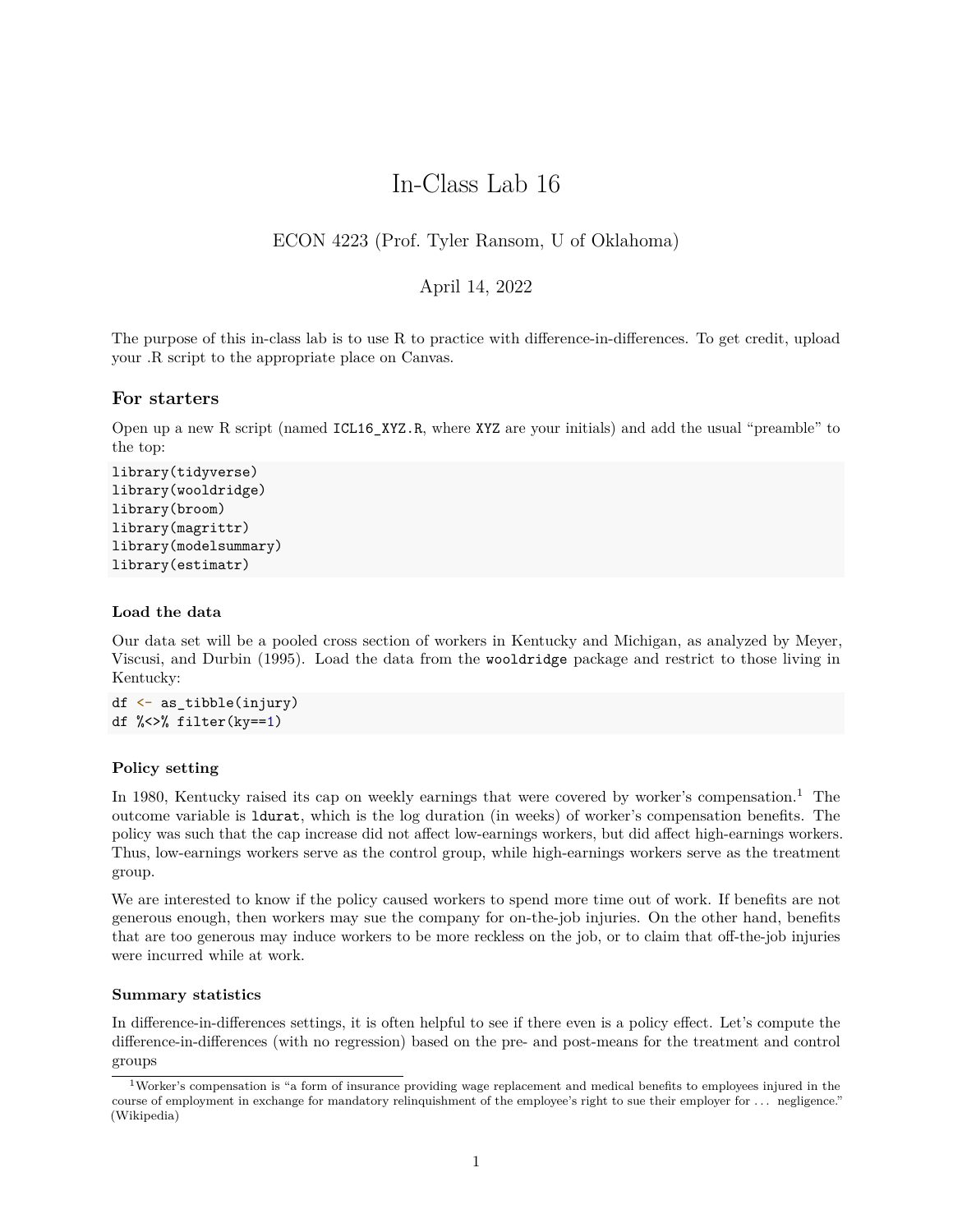- df %>% group\_by(afchnge,highearn) %>% summarize(mean.ldurat = mean(ldurat))
	- 1. What is the difference in the differences? What is its interpretation? (Hint: recall that the dependent variable is logged)

#### **Difference-in-differences regression**

The basic regression model to analyze the policy's impact is

 $\log(durat) = \beta_0 + \delta_0afchange + \beta_1highearn + \delta_1afchange \cdot higheran + u$ 

Estimate this model, calling it est.did. I suppress the code here, since this should be old hat by now. (Hint: recall that, for two dummy variables  $x1$  and  $x2$ , putting  $x1*x2$  in the lm() formula will include in the formula each dummy and the interaction of the two.)

2. Verify that your estimated  $\hat{\delta}_1$  is the same as your answer in (1). Is the effect significant?

## **Including more** *x***'s**

We might want to control for other aspects of our workers. For example, perhaps claims made by construction or manufacturing workers tend to have longer duration than claims made workers in other industries. Or maybe those claiming back injuries tend to have longer claims than those claiming head injuries. One may also want to control for worker demographics such as gender, marital status, and age.

Estimate an expanded version of the basic regression model, where the following additional variables are included:

- male
- married
- Quadratic in age
- hosp  $(1 = \text{hospitalized})$
- indust  $(1 = \text{manuf}, 2 = \text{construct}, 3 = \text{other})$
- injtype (1-8; categories for different types of injury)
- **lprewage** (log of wage prior to filing a claim)

**Be sure to format indust and injtyp as factors before proceeding.** Call your model est.did.x.

Calling modelsummary can help view the results:

```
modelsummary(list(est.did,est.did.x),output="latex")
```
- 3. How different is your estimate of  $\hat{\delta}_1$  from that in (2)?
- 4. Do you see any interesting patterns among the *x*'s in predicting log duration of benefits?

# **References**

Meyer, Bruce D., W. Kip Viscusi, and David L. Durbin. 1995. "Workers' Compensation and Injury Duration: Evidence from a Natural Experiment." *American Economic Review* 85 (3): 322–40.